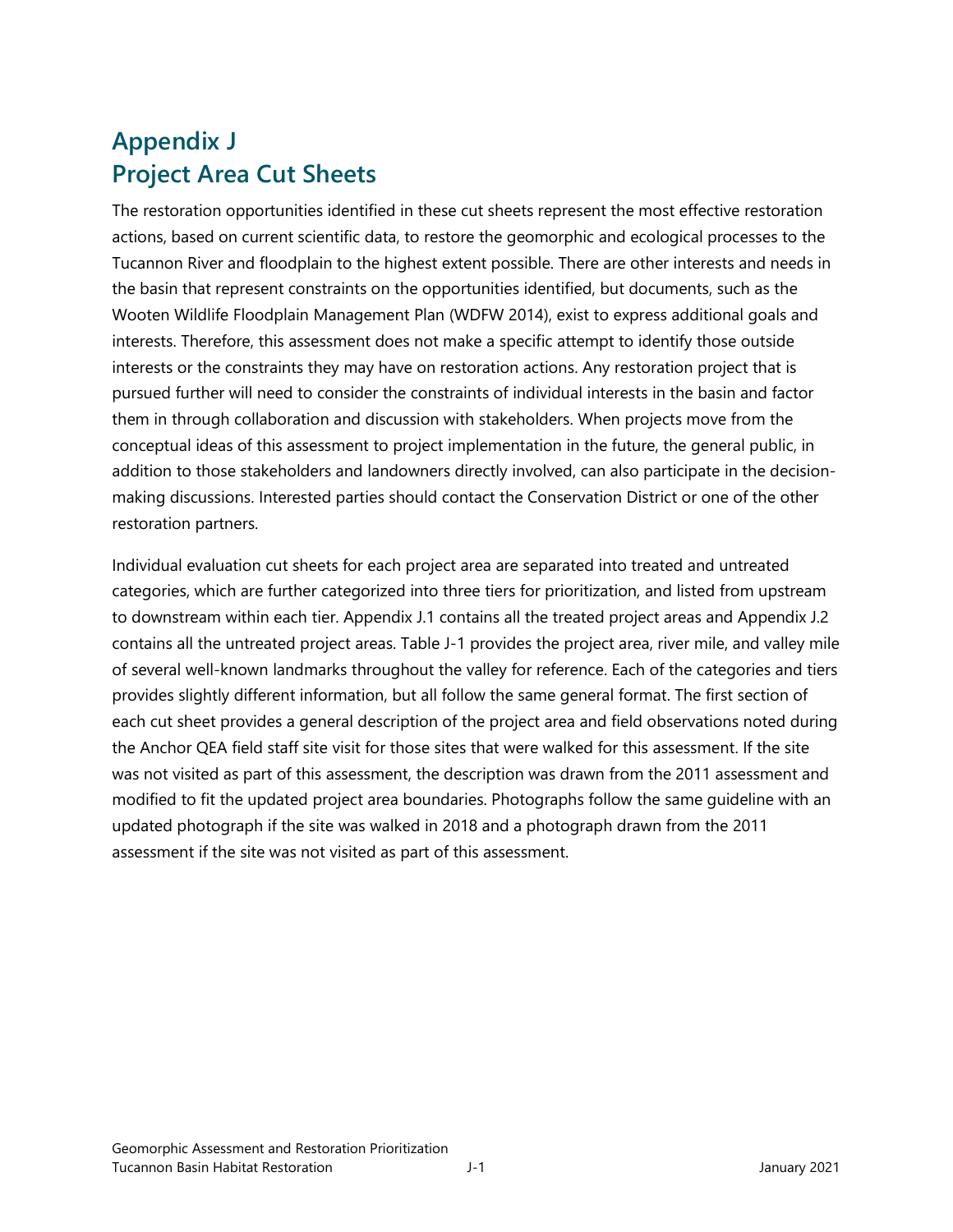| <b>Landmark</b>            | <b>Project Area</b> | <b>River Mile</b> | <b>Valley Mile</b> |
|----------------------------|---------------------|-------------------|--------------------|
| Powers Road Bridge         | 45/44               | 2.0               | 2.5                |
| Kellogg Hollow Bridge      | 39.2                | 4.9               | 4.0                |
| Smith Hollow Bridge        | 37                  | 8.3               | 7.2                |
| Pataha Creek               | 34.1                | 12.5              | 10.8               |
| Highway 12 Bridge          | 32.2/33             | 14.6              | 12.8               |
| Enrich Road                | 29/30               | 18.6              | 16.4               |
| King Grade                 | 27/28.1             | 23                | 20.2               |
| Turner Road (Marengo)      | 25/26               | 27                | 23.9               |
| Hartstock Grade            | 18.1                | 33.7              | 29.9               |
| <b>Tumalum Creek</b>       | 16                  | 35.75             | 31.7               |
| Spring Lake                | 14.3                | 37.8              | 33.5               |
| Tucannon Hatchery          | 13/14.1             | 39.3              | 34.8               |
| Beaver-Watson Lakes        | 11.1                | 42.2              | 37.3               |
| Curl Lake                  | 8                   | 44.8              | 39.7               |
| Camp Wooten Entrance       | 5/6                 | 46.1              | 40.8               |
| Little Tucannon Confluence | 3.1/3.2             | 48.2              | 42.7               |

## **Table J-1 Reference Landmarks**

The second section provides the geomorphic change evaluation, which is based on the analysis of the difference between the 2010 and 2017 LiDAR data sets, highlighting locations of material aggradation and erosion. As discussed in further detail in Appendix D, the 2010 LiDAR does not register bathymetry and instead shows the water surface elevation as the channel bottom, which may cause some over or under-estimation of aggradation and erosion. Geomorphic change trends are discussed in general in the Appendix D, and these trends are identified in the geomorphic change evaluation for each project area cut sheet. These narratives refer often to the GIS layers in the "Change Analysis" layer group and locations are highlighted for discussion in the "Narrative Highlights" layer. For the treated project areas, this section also includes a brief description of the restoration project performed on the reach, and further evaluates whether the geomorphic changes seen in the project area are the result of those restoration actions.

The final section included on the cut sheets provides a discussion of the individual geomorphic analysis results, the resulting prioritization metrics, and an interpretation of what these metrics indicate about the geomorphic processes occurring in the project area. Based on these interpretations, as well as the GIS data, restoration strategies and basic methods for implementing them are recommended. These restoration strategies are described in Section 7 of this report.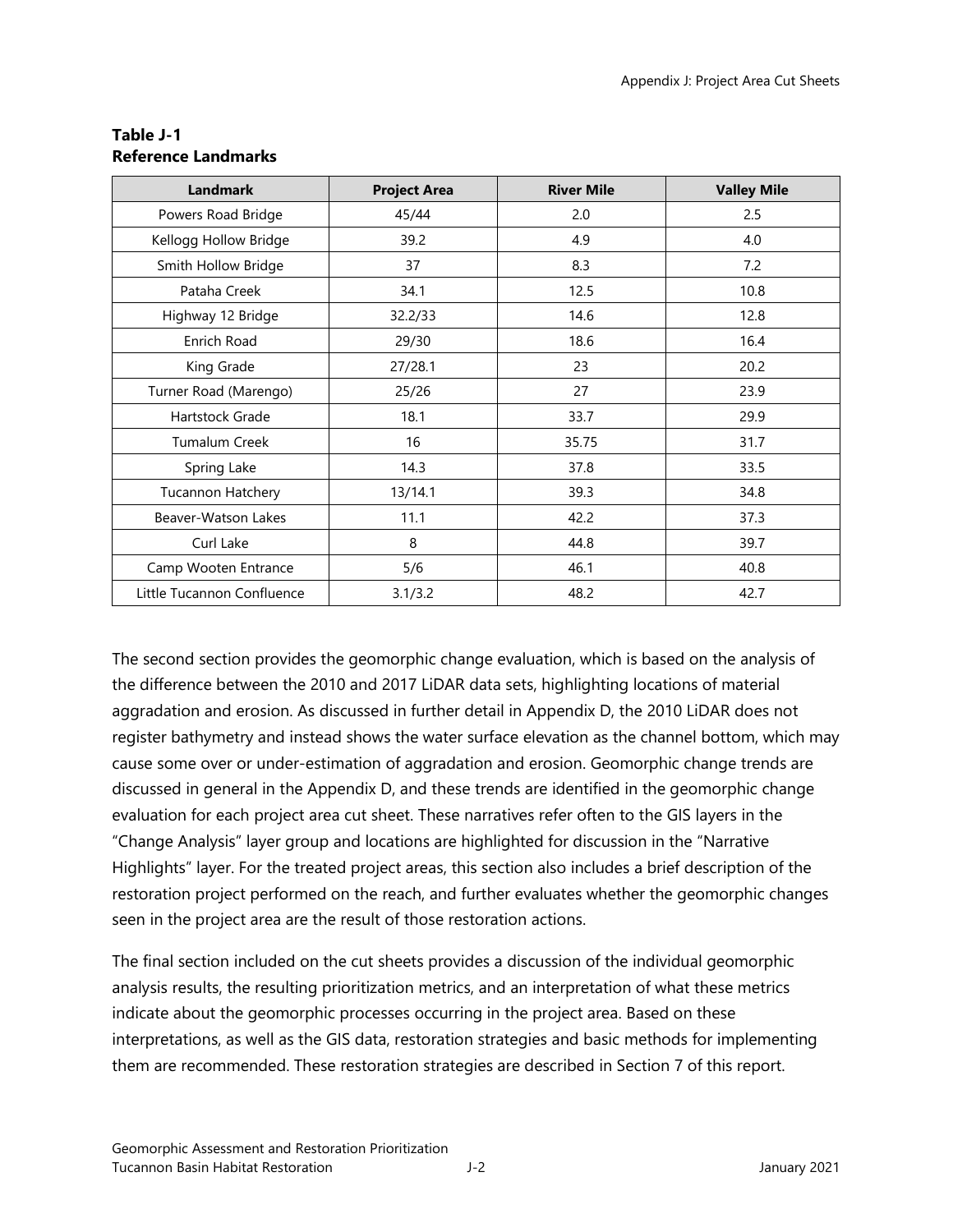Several graphics aid in the interpretation and display of the geomorphic analysis results and metrics, as well as how the final tiers were decided for each project area.

Figure J-1 shows an example of the Analysis Results Summary figure provided for each project area. The information in this figure is referenced within the narrative and provides an easy way to view all the analysis results that play into the prioritization metrics, as well as Total Floodplain Potential, Existing Floodplain Potential, and Pool Frequency. Complexity analysis results are all located in the upper left of the figure and Floodplain Connectivity metrics are all located at the bottom of the figure. It should be noted that this figure displays the project area's rank among all the other project areas for each analysis result, and not the actual value of the analysis result. As such, the lower the ranking for an individual analysis result, the closer the line will be to the center of the chart, which is the 60th and last ranked project area. The higher the ranking for an individual analysis result, the closer the line will be to the outside of the chart. For example, if the pool frequency value is at the 10 line, this indicates that the project area ranks 10th among project areas for pool frequency and not that the project area has 10 pools per valley mile. Additionally, the median rank is highlighted on the chart; a rank outside of this line indicates that the project area is better than the median in that analysis result, and a rank inside of this line indicates that the project area is worse than the median in that analysis result.

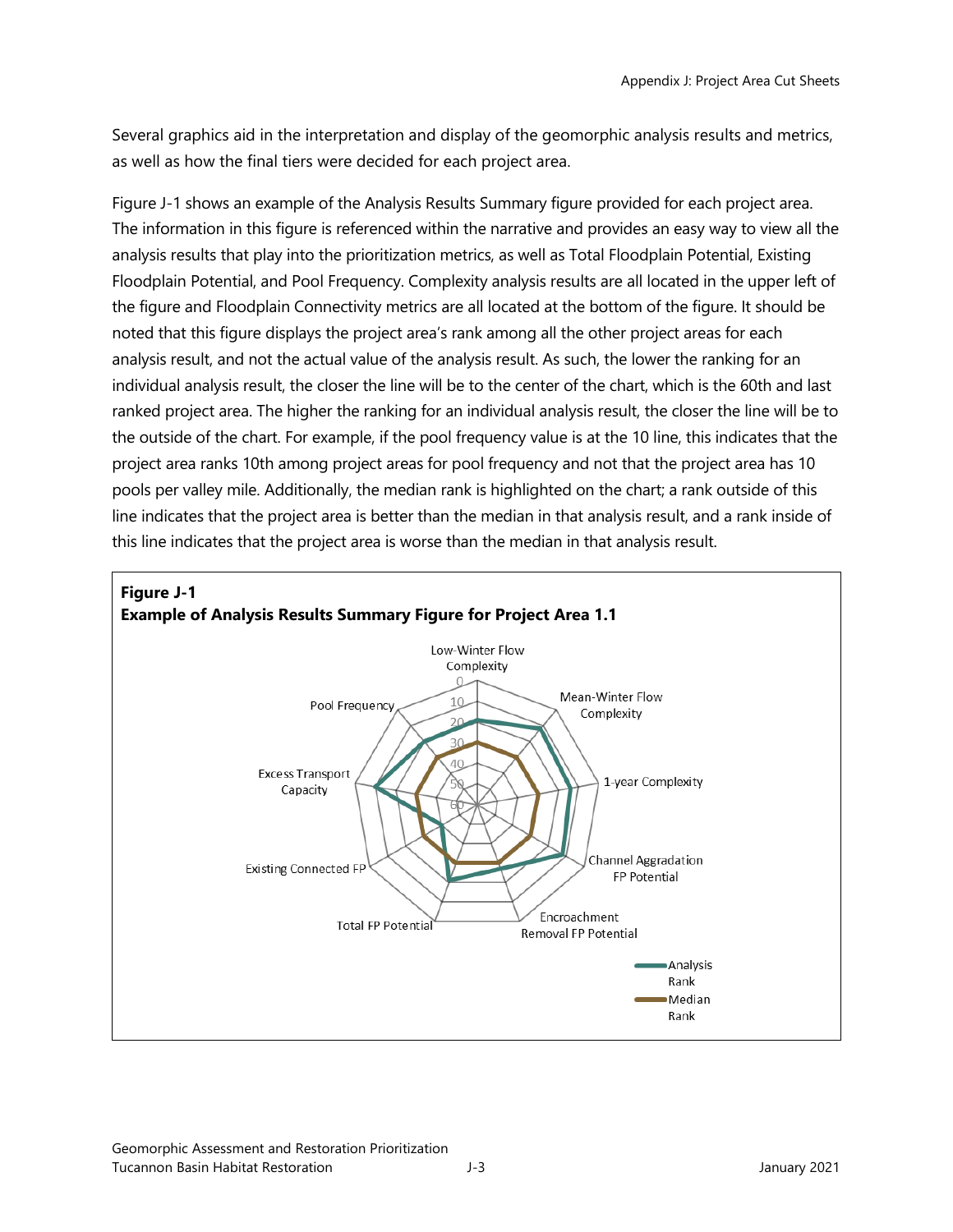Figure J-2 shows an example of the Prioritization Scoring Summary figure provided for each project area. This figure shows the relative rank of the project area in the prioritization metrics as they have been calculated from the analysis results using the method described in Section 11.1 In addition to the three prioritization metrics, this figure includes pool frequency because it is uniquely integral to the goals and objectives for the basin. Just as in the Analysis Results Summary figure, the median rank is highlighted to show whether a project performs above or below the median for a given metric.



Finally, Figure J-3 shows an example of the Score Breakdown figure provided for each project area. This figure shows how each of the three prioritization metrics is contributing to the project area's final score, with 5 being the highest score. The percentages listed described how much of an influence an individual metric has on the total score for the project area. The number listed is the score of the project area, weighted by the metric weighting coefficients described in Section 11.1 (40% for Complexity and Connectivity, 20% for Excess Transport Capacity). This chart can be used to quickly identify which prioritization metrics play the largest role in prioritizing restoration on a project area.